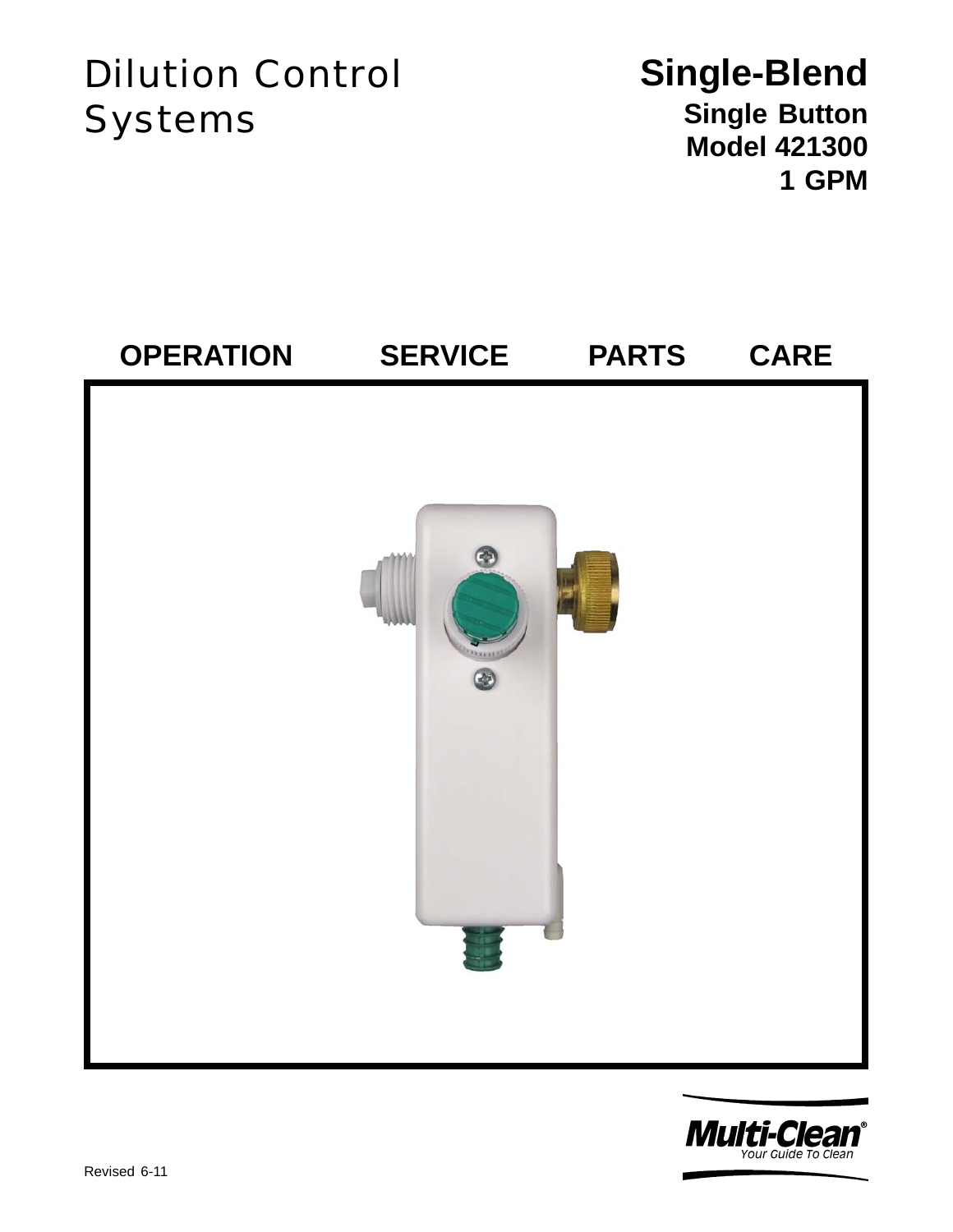### Single-Blend Model 421300

#### **THANK YOU FOR YOUR INTEREST IN OUR PRODUCTS**

Please use this equipment carefully and observe all warnings and cautions.

\*\*\*\*\*\*\*\*\*\*\*\*\*\*\*\*\*\*\*\*\*\*\*\*\*\*\*\*\*\*\*\*\*\*\*\*\*\*\*\*\*\*\*\*\*\*\*\*\*\* NOTE \*\*\*\*\*\*\*\*\*\*\*\*\*\*\*\*\*\*\*\*\*\*\*\*\*\*\*\*\*\*\*\*\*\*\*\*\*\*\*\*\*\*\*\*\*\*\*\*\*\*

**WEAR** protective clothing and eyewear when dispensing chemicals, emptying equipment or changing metering tips.

**ALWAYS** observe safety and handling instructions

**ALWAYS** direct discharge away from you or other persons or into approved containers.

**ALWAYS** dispense cleaners and chemicals in accordance with instructions. Exercise **CAUTION** when maintaining your equipment.

**KEEP** equipment clean to maintain proper operation.

**ALWAYS** re-assemble equipment according to instruction procedures. Be sure all components are firmly screwed or latched into position.

**ATTACH** only to tap water outlets (25 PSI minimum, 85 PSI maximum).

#### **Single-Blend tip chart**

1 GPM (3.7LPM)

| <b>Product</b>            | Tip<br>Color |
|---------------------------|--------------|
| 2 Glass & Surface Cleaner | Green        |
| 3 Soap Scum Remover       | Red          |
| 4 Foamy Mac               | Red          |
| 5 Neutral Cleaner         | Purple       |
| 8 Super D Degreaser       | Turquoise    |
| 10 MC-10 Sanitizer        | NA.          |
| 12 HD Hi-Foam             | Red          |
| 15 Power Suds             | Tan          |

Figure 4

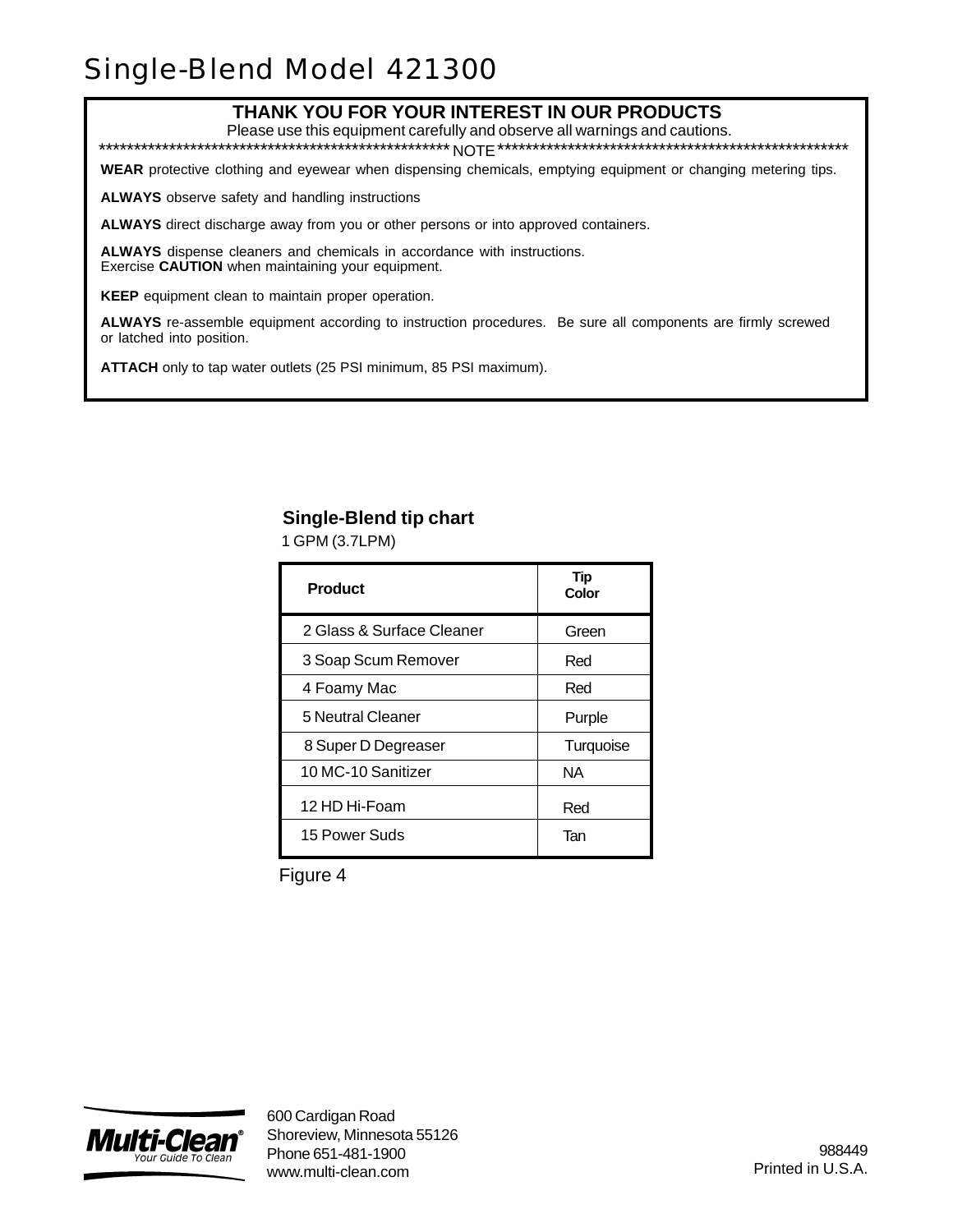# Set Up



### Mounting Instructions

- 1. Remove all parts from carton.
- 2. Remove 2 cover screws.
- 3. Use mounting holes to secure unit to wall.
- 4. Replace cover and screws.
- 5. Locate and mount bottle rack to wall within 40" of single blend button. Chemical supply hoses are 46" long.

### Operating Instructions

- 1. Place discharge hose in container to be filled and press button to begin filling.
- 2. To fill large containers, lock trigger on by sliding lock forward while in the on position.
- 3. When product container is empty, remove cap assembly and attach new container.

## Set Up Instructions

- 1. Remove all parts from carton.
- 2. Connect water supply hose to unit.
- 3. Connect RTU discharge hose.
- 4. Insert tip in hose barb, refer to figure 4 for tip color.
- 5. Connect chemical supply hose to hose barb.
- 6. Thread cap onto product bottle.
- 7. Turn water supply on at spigot.

### Gang Instructions

To create a two button station, refer to figure 1. Remove pipe plug and o-ring, attach second single blend button to this connection, tighten. Refer to set up instructions above, items 3-7.